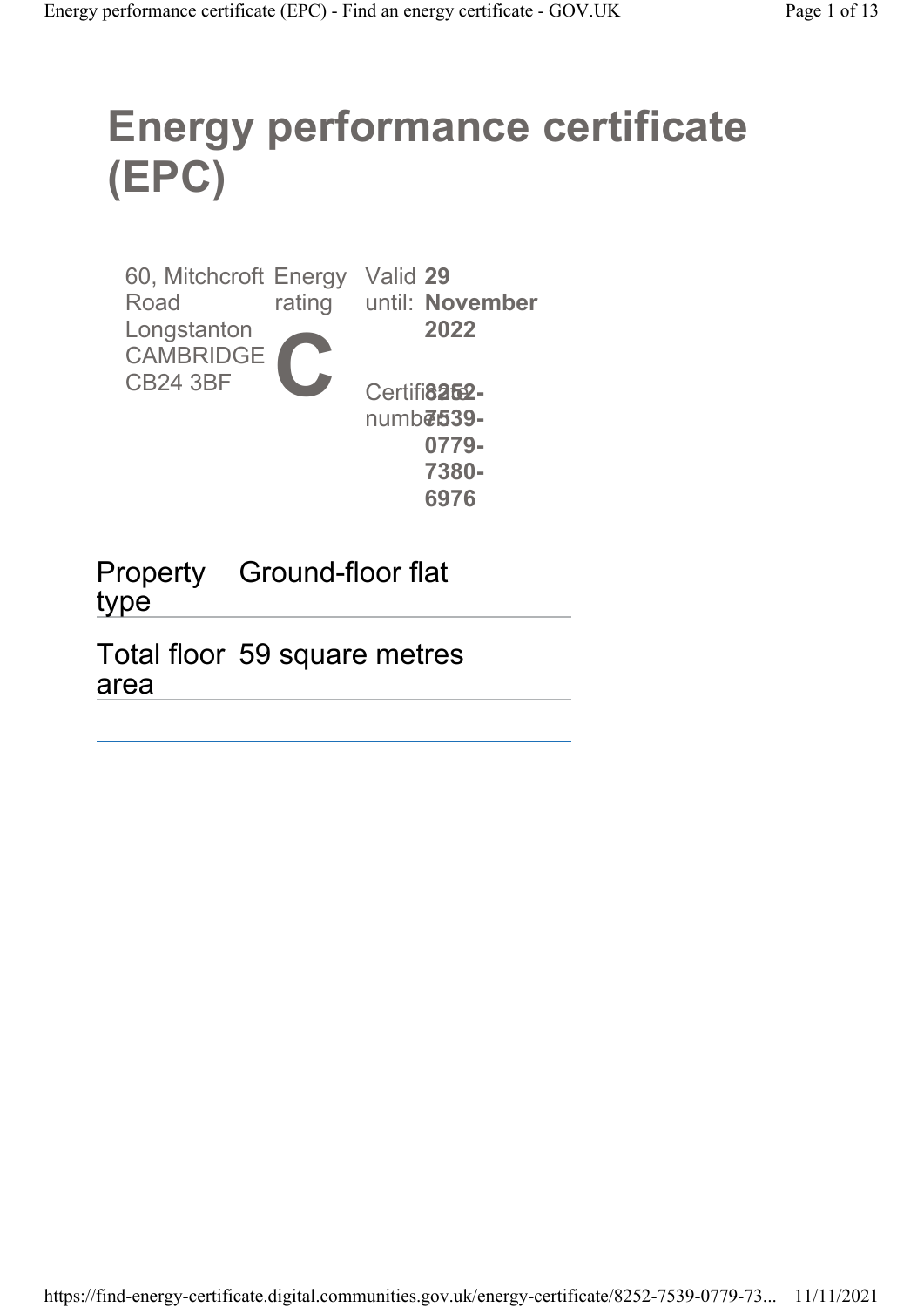# Rules on letting this property

Properties can be rented if they have an energy rating from A to E.

If the property is rated F or G, it cannot be let, unless an exemption has been registered. You can read guidance for landlords on the regulations and exemptions (https://www.gov.uk/guidance/domesticprivate-rented-property-minimum-energyefficiency-standard-landlord-guidance).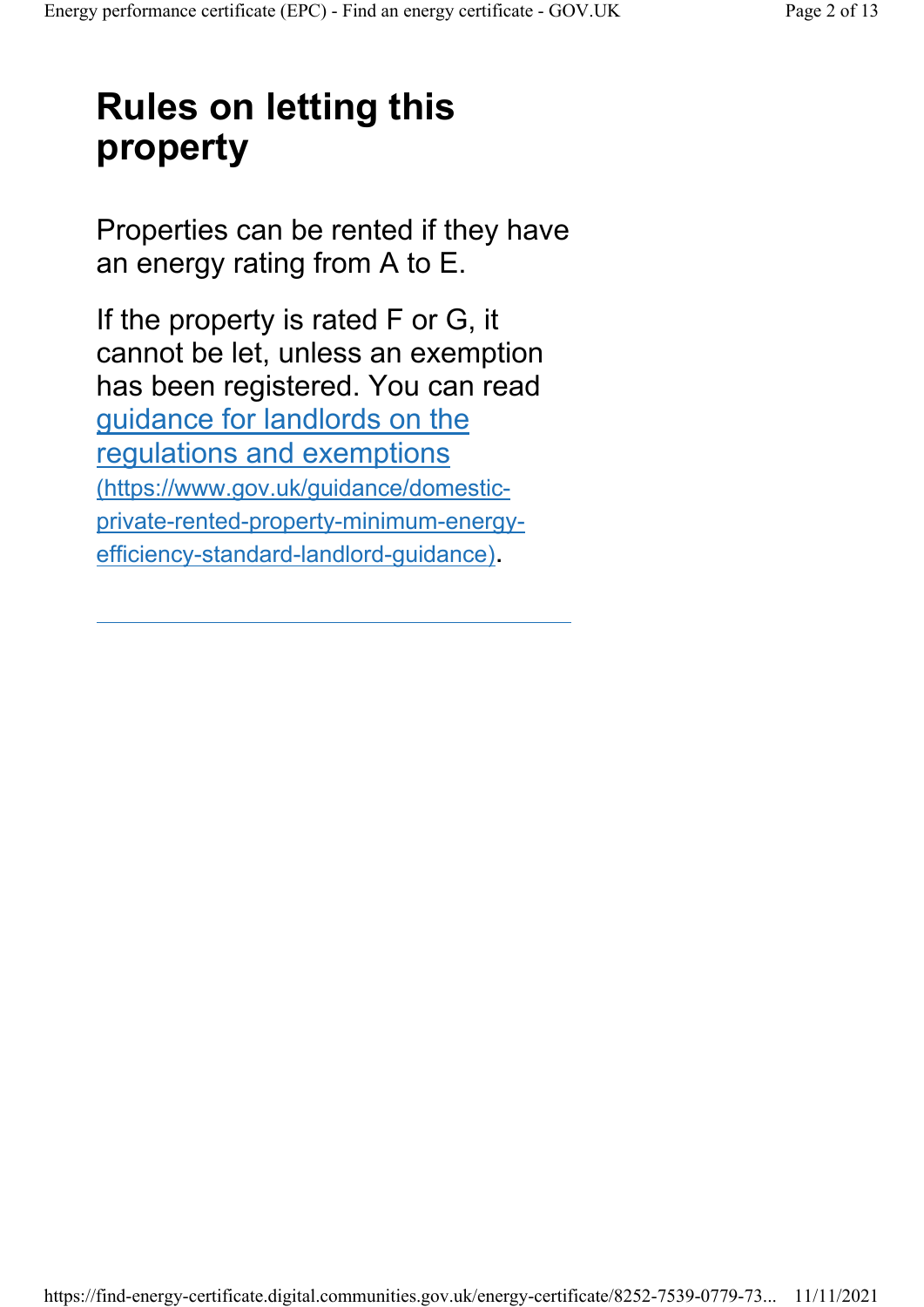# Energy efficiency rating for this property

This property's current energy rating is C. It has the potential to be B.

See how to improve this property's energy performance.



The graph shows this property's current and

potential energy efficiency.

**Properties** are given a rating from A (most efficient) to G (least efficient).

**Properties** are also given a score. The higher the number the lower your fuel bills are likely to be.

For properties in England and Wales:

the average energy rating is D the average energy score is 60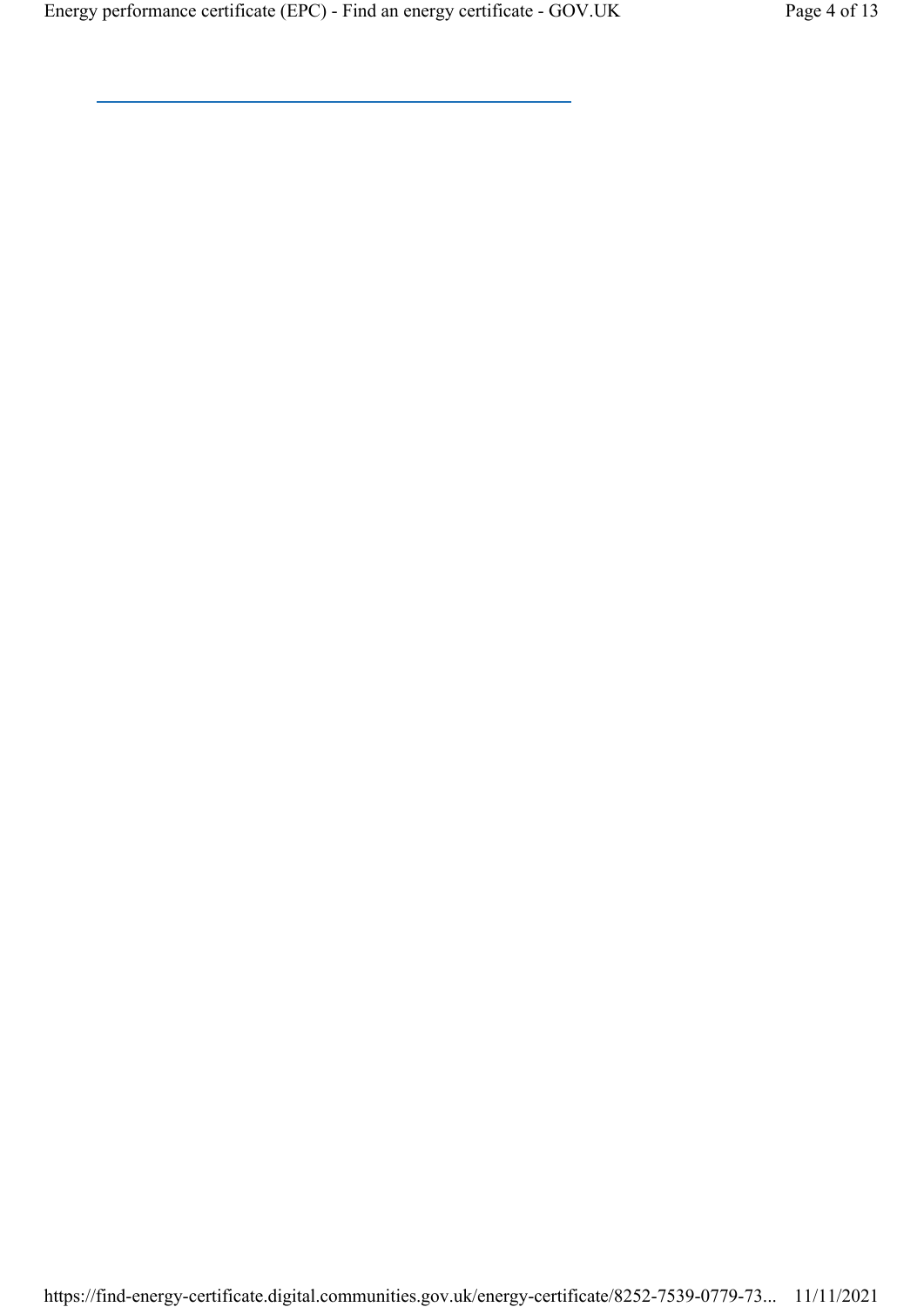# Breakdown of property's energy performance

This section shows the energy performance for features of this property. The assessment does not consider the condition of a feature and how well it is working.

Each feature is assessed as one of the following:

- very good (most efficient)
- good
- average
- poor
- very poor (least efficient)

When the description says "assumed", it means that the feature could not be inspected and an assumption has been made based on the property's age and type.

| <b>Feature</b>          | <b>Description</b>                              | Rating       |
|-------------------------|-------------------------------------------------|--------------|
| Walls                   | Average thermal transmittance 0.32<br>$W/m^2K$  | Good         |
| Floor                   | Average thermal transmittance 0.18<br>$W/m^2K$  | Very<br>good |
| Windows                 | Fully double glazed                             | Good         |
| Main heating            | Boiler and radiators, mains gas                 | Good         |
| Main heating<br>control | Programmer, room thermostat and<br>TRVs         | Good         |
| Hot water               | From main system                                | Good         |
| Lighting                | Low energy lighting in 28% of fixed<br>outlets  | Average      |
| Air tightness           | Air permeability 4.1 $m^3/h.m^2$ (as<br>tested) | Good         |
| Roof                    | (other premises above)                          | N/A          |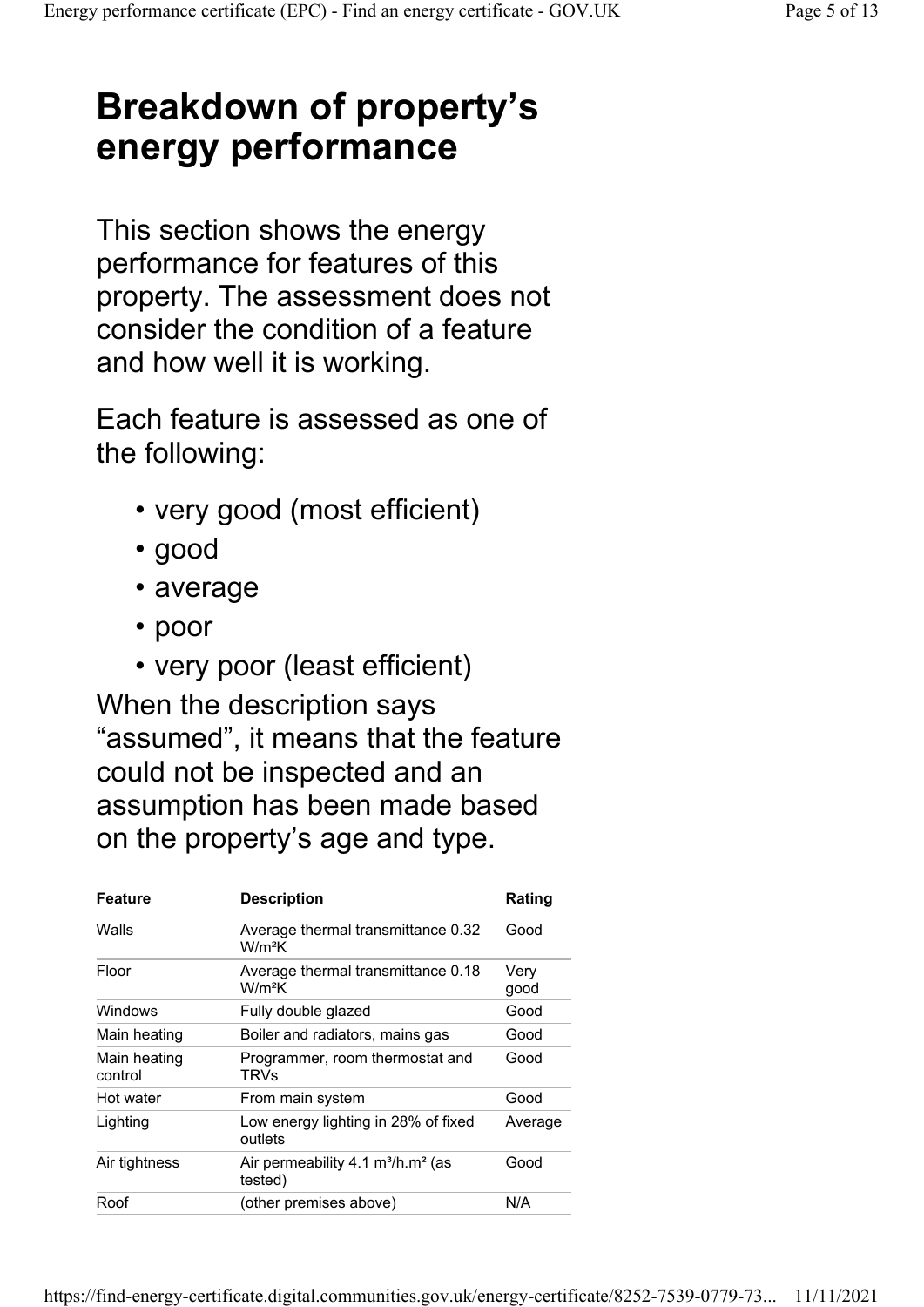Feature Description Description Rating

None N/A

#### Secondary heating

#### Primary energy use

The primary energy use for this property per year is 109 kilowatt hours per square metre (kWh/m2).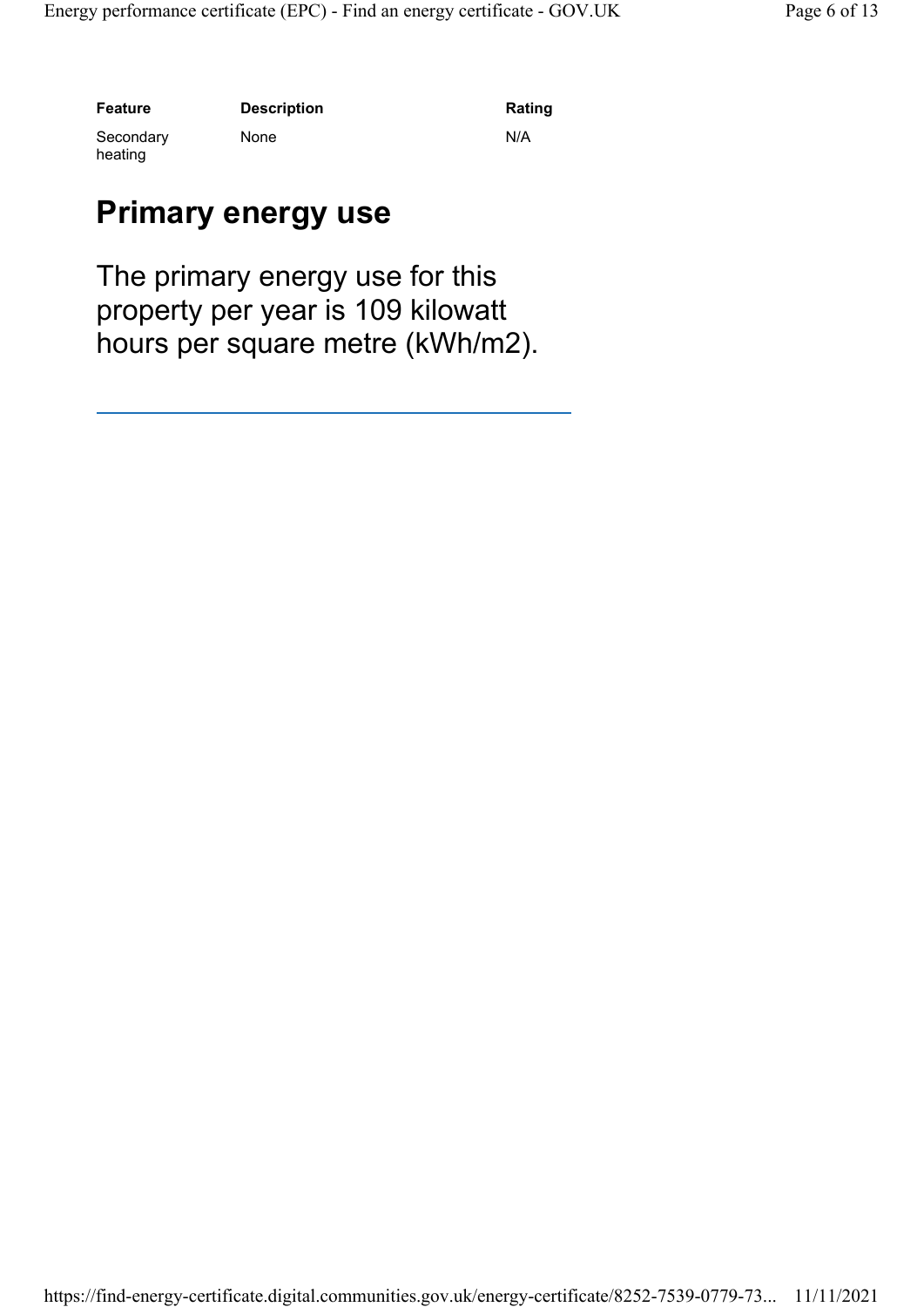# **Environmenta** impact of this property

One of the biggest contributors to climate change is carbon dioxide (CO2). The energy used for heating, lighting and power in our homes produces over a quarter of the UK's CO2 emissions.

| An              |                 |
|-----------------|-----------------|
| average tonnes  |                 |
| household       | Ωf              |
| produces        | CO <sub>2</sub> |
| This            | 12              |
| property tonnes |                 |
| produces        | Ωf              |
|                 | ገ2              |

This property's tonı potential production  $\mathsf{C}$ 

By making the recommended changes, you could reduce this property's CO2 emissions by 0.1 tonnes per year. This will help to protect the environment. **Environmenta** impact ratings are based on assumptions about average occupancy and energy use. They may not reflect how energy is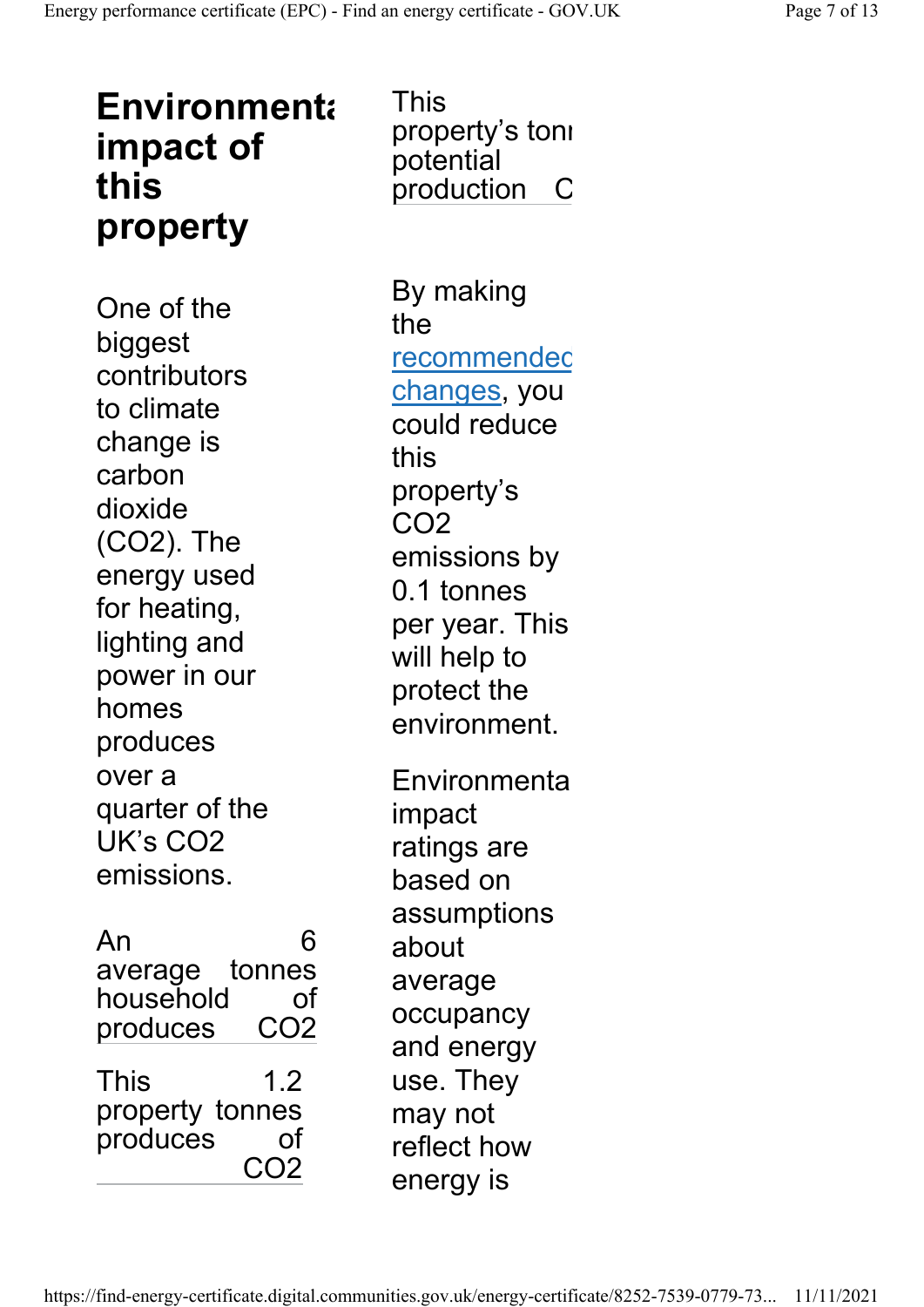consumed by the people

living at the property.

### How to improve this property's energy performance

Making any of the recommended changes will improve this property's energy efficiency.

If you make all of the recommended changes, this will improve the property's energy rating and score from C (80) to B (81).

| <b>Recommendation</b>     | <b>Typical installation</b><br>cost | <b>Typical yearly</b><br>saving |
|---------------------------|-------------------------------------|---------------------------------|
| 1. Low energy<br>lighting | £33                                 | £25                             |

#### Paying for energy improvements

Find energy grants and ways to save energy in your home. (https://www.gov.uk/improve-energyefficiency)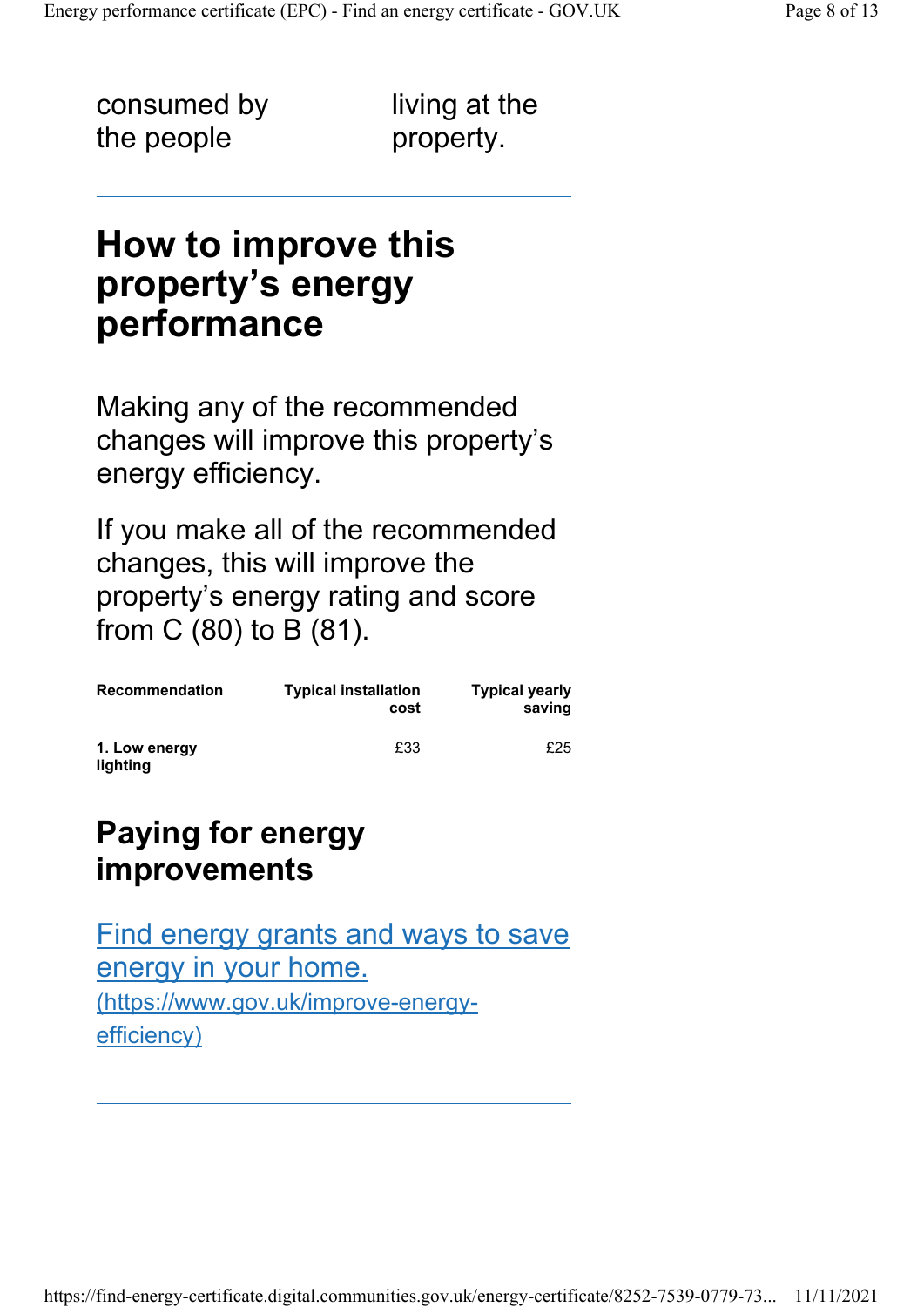Estimated energy use and potential savings

Estimated£356 yearly energy cost for this property Potential £24 saving

The estimated cost shows how much the average household would spend in this property for heating, lighting and hot water. It is not based on how energy is used by the

people living at the property. The

estimated saving is based on making all of the recommendati in how to improve this property's energy performance.

For advice on how to reduce your energy bills visit Simple **Energy** Advice (https://www.simp

#### **Heating** use in this property

Heating a property usually makes up the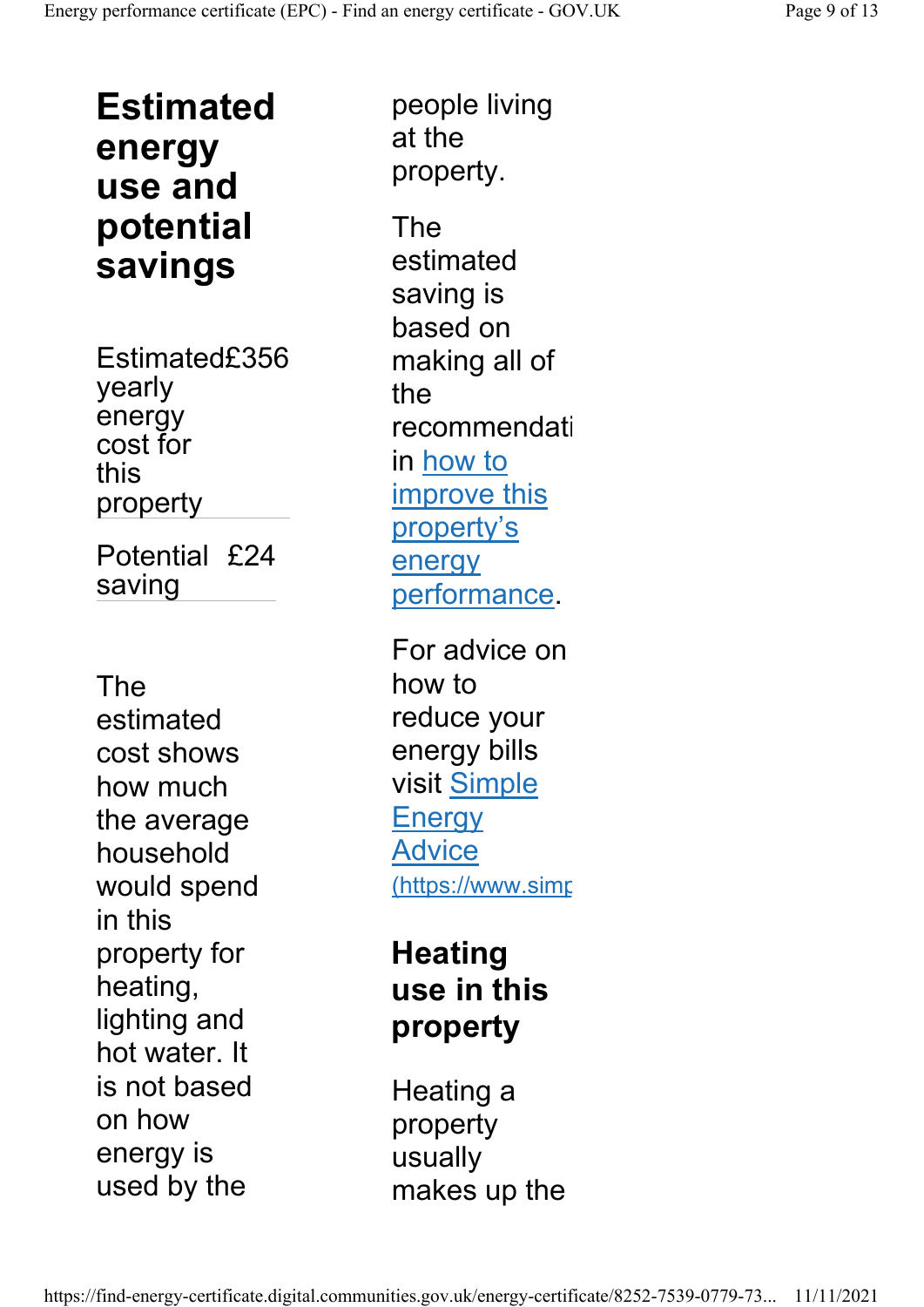#### Estimated energy used to heat this property

| Space<br>heating | 2130<br>kWh<br>per |
|------------------|--------------------|
|                  | year               |
| Water            | 1934               |
| heating          | kWh                |
|                  | per                |
|                  | year               |

#### **Potential** energy savings by installing insulation

The assessor did not find any opportunities to save energy by installing insulation in this property.

You might be able to receive Renewable **Heat Incentive payments** (https://www.gov. renewable-heatincentive). This will help to reduce carbon emissions by replacing your existing heating system with one that generates renewable heat. The estimated energy required for space and water heating will form the basis of the payments.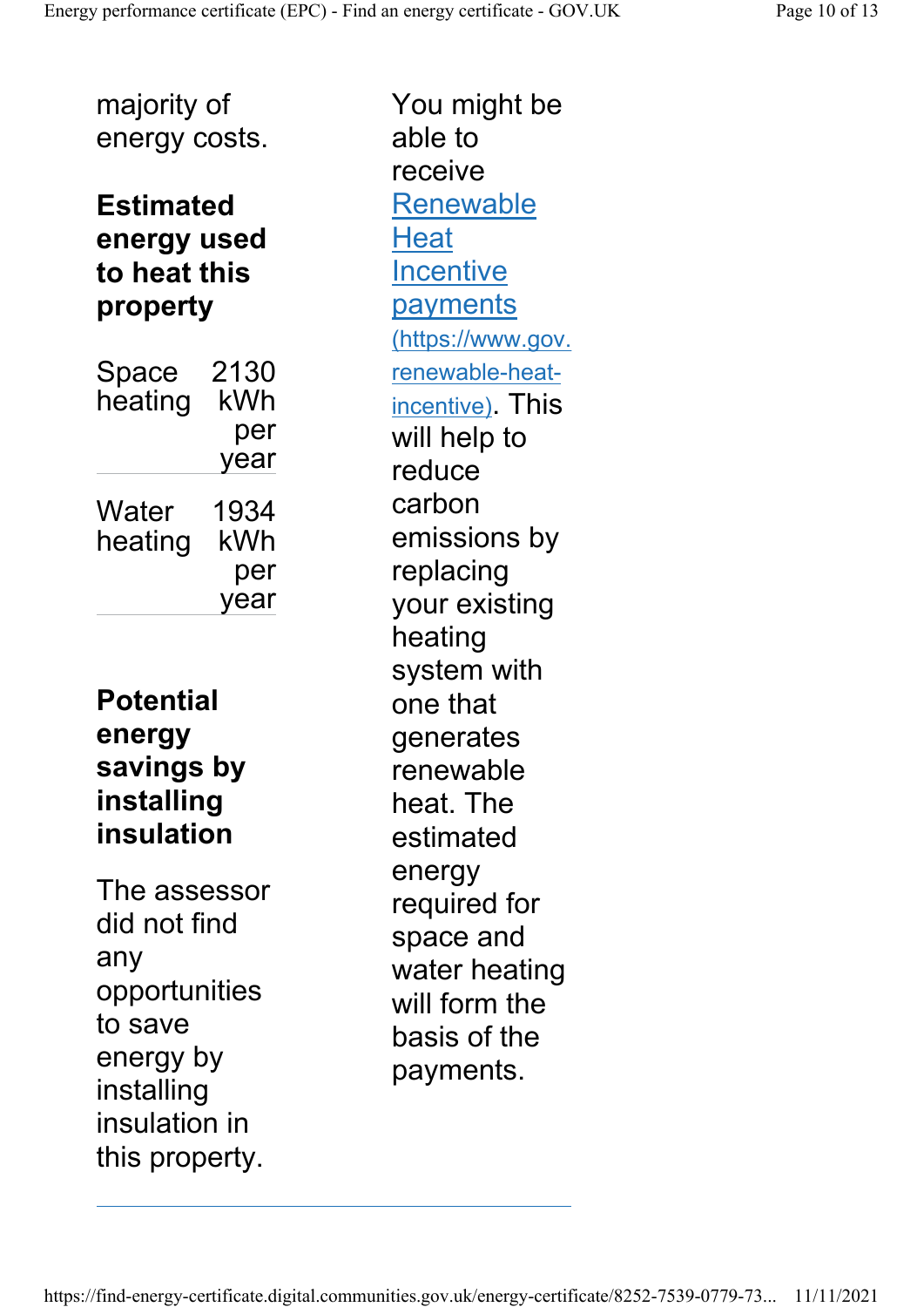# Contacting the assessor and accreditation scheme

This EPC was created by a qualified energy assessor.

If you are unhappy about your property's energy assessment or certificate, you can complain to the assessor directly.

If you are still unhappy after contacting the assessor, you should contact the assessor's accreditation scheme.

Accreditation schemes are appointed by the government to ensure that assessors are qualified to carry out EPC assessments.

#### Assessor contact details

| Assessor's name Jon Bodington |                     |
|-------------------------------|---------------------|
| Telephone                     | 01884 242050        |
| Email                         | $jon.$ bodington@ae |

#### Accreditation scheme contact details

| Accreditation | <b>Elmhurst Energy</b> |
|---------------|------------------------|
| scheme        | <b>Systems Ltd</b>     |
| Assessor ID   | EES/004035             |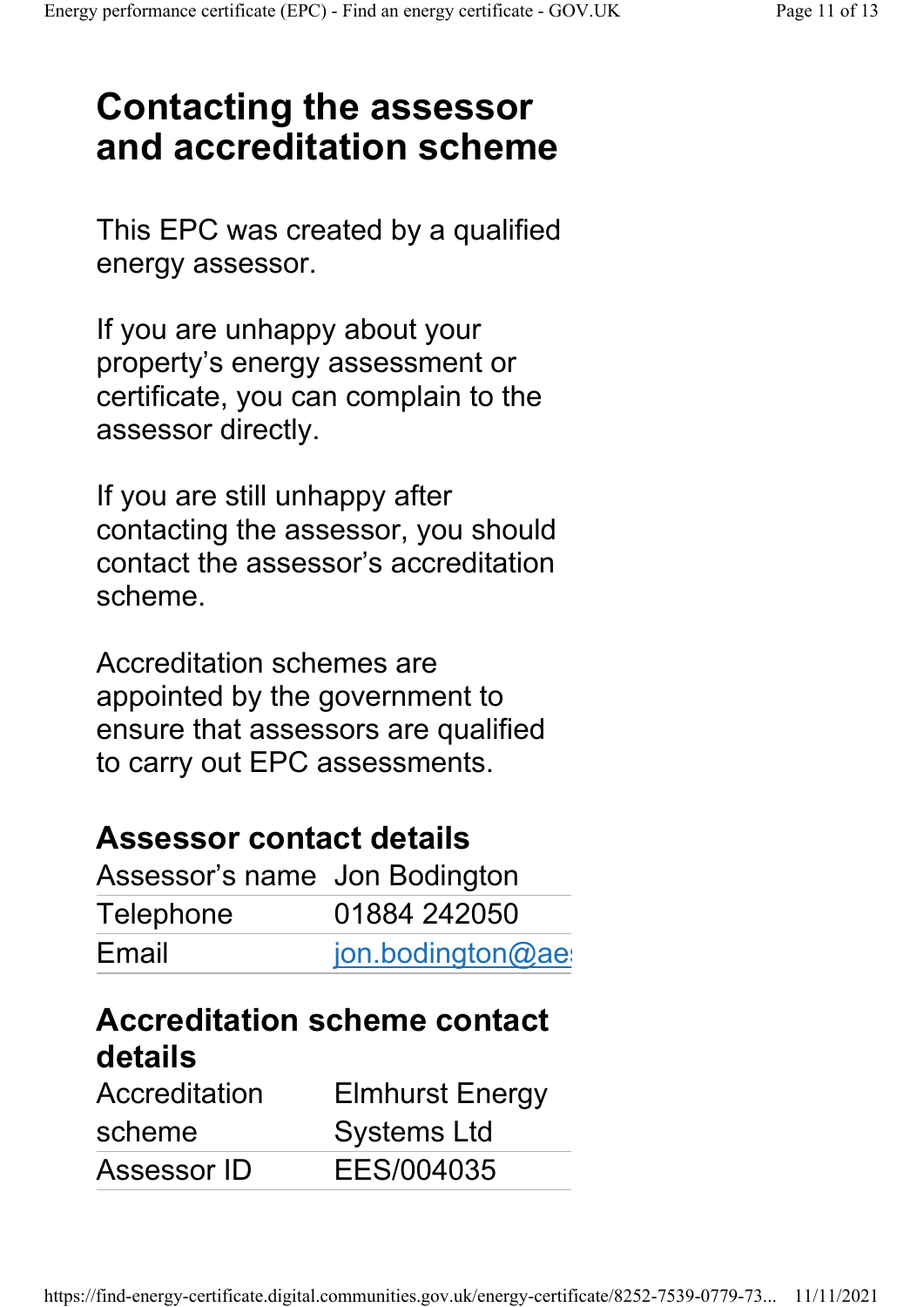| Telephone | 01455 883 250    |
|-----------|------------------|
| Email     | enquiries@elmhur |

#### Assessment details

| Assessor's                      | No related party |
|---------------------------------|------------------|
| declaration                     |                  |
| Date of                         | 30 November      |
| assessment                      | 2012             |
| Date of certificate 30 November |                  |
|                                 | 2012             |
| Type of                         |                  |

assessment